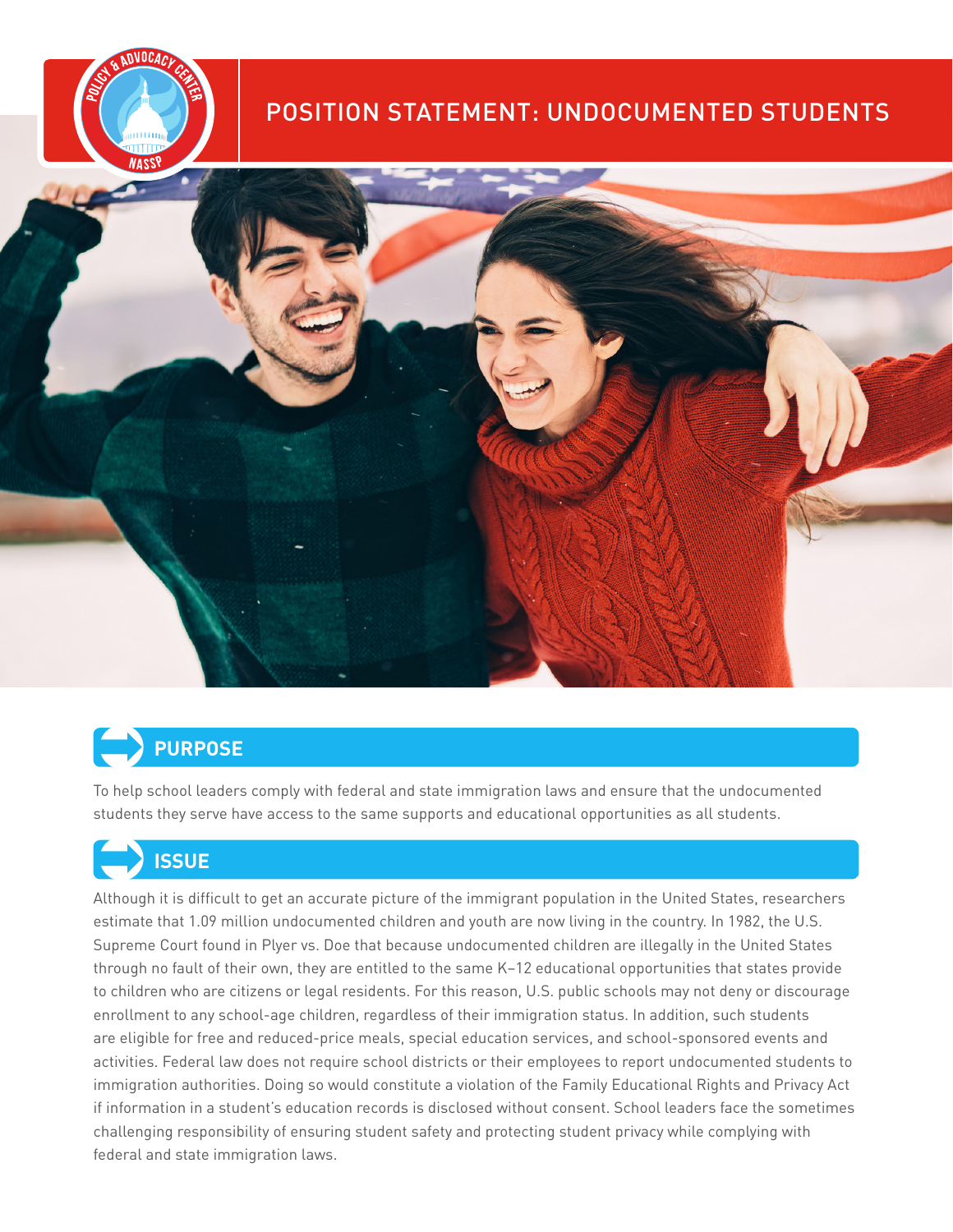

Undocumented students also face a variety of issues that play a factor in their capacity to learn that other students may not typically face. English proficiency can be a major barrier for these students, as 44 percent of undocumented students over the age of 5 speak English "not well" or "not at all." Other factors that affect these students are fear and concern for them or their families due to a rise in anti-immigrant rhetoric. This rhetoric can often lead to increased bullying from inside the school as well.

#### **The Impact of Immigration Enforcement on Children and Youth**

States that are experiencing large increases in their immigrant populations also are experiencing increased law enforcement activities and worksite immigration raids. In 2018, the U.S. Immigration and Customs Enforcement (ICE) greatly increased the number of investigations opened and raids conducted, leading to a surge in arrest numbers by over 300 percent compared to 2017. The Urban Institute and the National Council of La Raza have conducted research in the communities where worksite raids, raids on immigrants' homes, or operations by local police officers occurred in the past five years and found that on average, the number of children affected was about half the number of adults arrested. In some of the documented cases, school officials were given notification prior to the raids and were able to ensure that students whose parents were detained in the raids had a safe place to go after school. School leaders and teachers reported that they felt "a heavy burden" helping the students maintain a normal school routine while dealing with the aftermath of the raids. The fear created for immigrant parents and students resulted in symptoms of mental health problems that affected students' academic performance. Months after the raids, however, students seemed to have benefited from normalized school routines and the support and services provided by their schools.

#### **State Laws**

In 2010, Arizona passed legislation making it a crime to be undocumented in the state and requiring law enforcement officials to inquire about an individual's immigration status when they suspect that person may be undocumented. This legislation was later brought to court in Arizona v. United States and the Supreme Court eventually upheld the legality of the majority of the bill and it was enacted. Similar bills have also been introduced in South Carolina, Michigan, Illinois, Utah,

Oklahoma, Texas, Nebraska, Mississippi, Tennessee, Kentucky, North Carolina, Florida, and Maine in past legislative sessions. While many bills were introduced following Arizona's SB 1070, no others have passed and few realistic opportunities to pass such bills remain in other state legislatures.

#### **Access to Higher Education**

According to the Migration Policy Institute's most recent data,

only 25 percent of undocumented citizens 25 years or older have received a high school equivalent degree. Those youth frequently encounter challenges when applying for college or employment. The College Board estimates that only 5 to 10 percent of undocumented students actually attend college. Although federal law does not prohibit undocumented students from attending U.S. colleges or universities, most states

Only 25 percent of undocumented citizens 25 years or older have received a high school equivalent degree.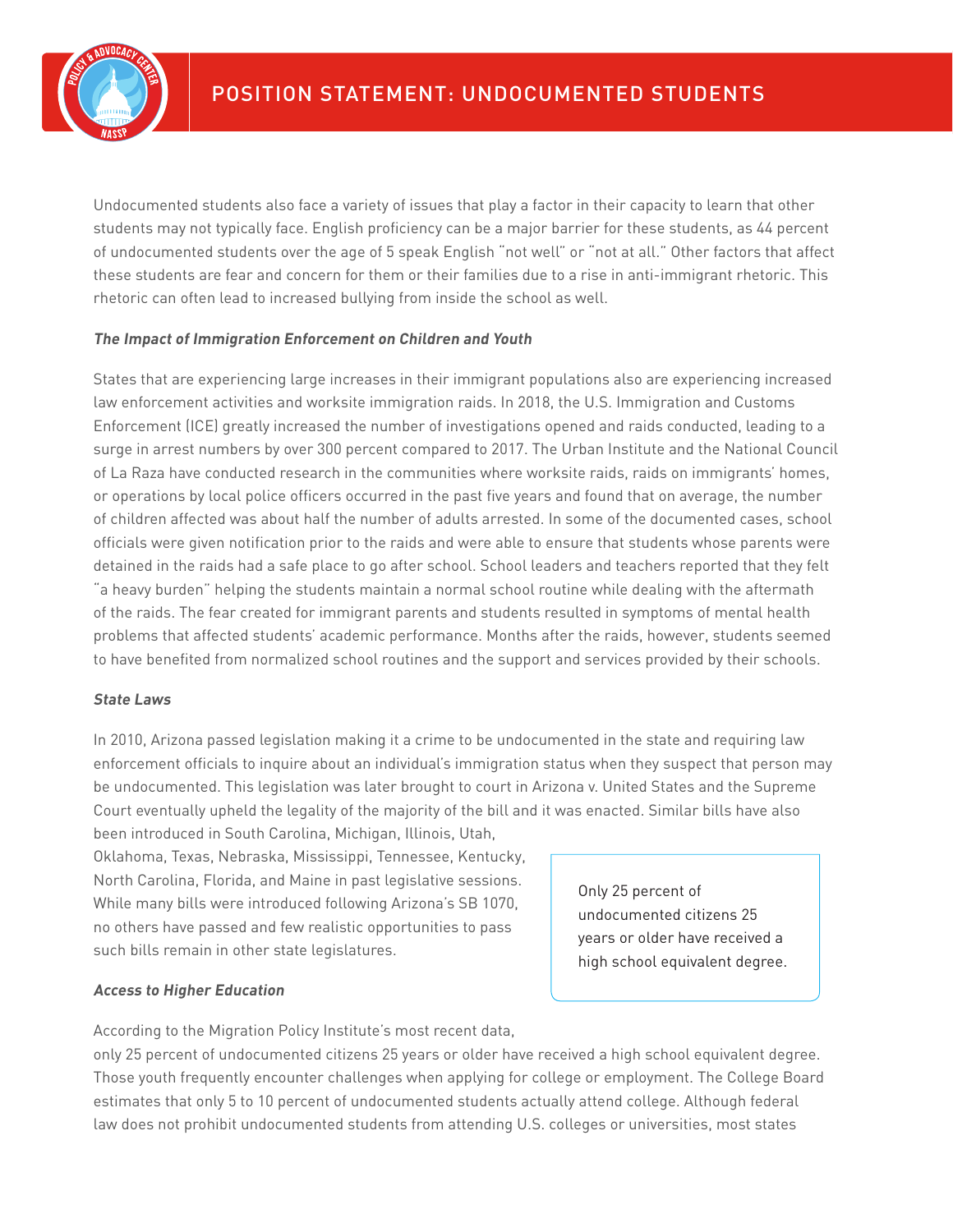

do not allow them to pay in-state tuition and they are not eligible for most federal loans, financial aid, and scholarships. Since 2017, there are 21 states or institutions that offer in-state tuition to undocumented students. According to the College Board, the investment in K–12 education for undocumented students "pays relatively few economic dividends as long as they are limited in their ability to continue on to college and obtain higher-skilled (and higher-paying) jobs that require more than a high school degree."

# Ü**GUIDING PRINCIPLE**

- NASSP believes that each child is entitled to an excellent public school education regardless of their immigration status.
- NASSP believes that all students should graduate from high school with the skills to help them succeed in postsecondary education and the workplace.
- NASSP's Building Ranks: A Comprehensive Framework for Effective School Leaders provides school leaders with an approach to improving the performance of each student by engaging in best practices in collaborative leadership, personalization of the environment; and curriculum, instruction, and assessment.

## Ü**RECOMMENDATIONS FOR FEDERAL POLICYMAKERS**

- Require immigration agents and local law enforcement agencies to collaborate with school officials to mitigate the negative impact of impending immigration raids and small-scale enforcement activities on students.
- Clarify federal policy regarding undocumented students' attendance at U.S. colleges and universities.
- Encourage states to charge in-state tuition for undocumented students.
- Enact legislation to help young undocumented immigrants—who were brought to the country illegally by their parents—attain U.S. citizenship and encourage them to do so.
- Increase federal support for programs that provide benefits to undocumented students' learning capacity, such as English Language Learner initiatives.
- Oppose harmful federal policies or rules that place unnecessary burdens on undocumented students or their families that can affect a student's ability to focus and learn.

Enact legislation to help young undocumented immigrants who were brought to the country illegally by their parents—attain U.S. citizenship and encourage them to do so.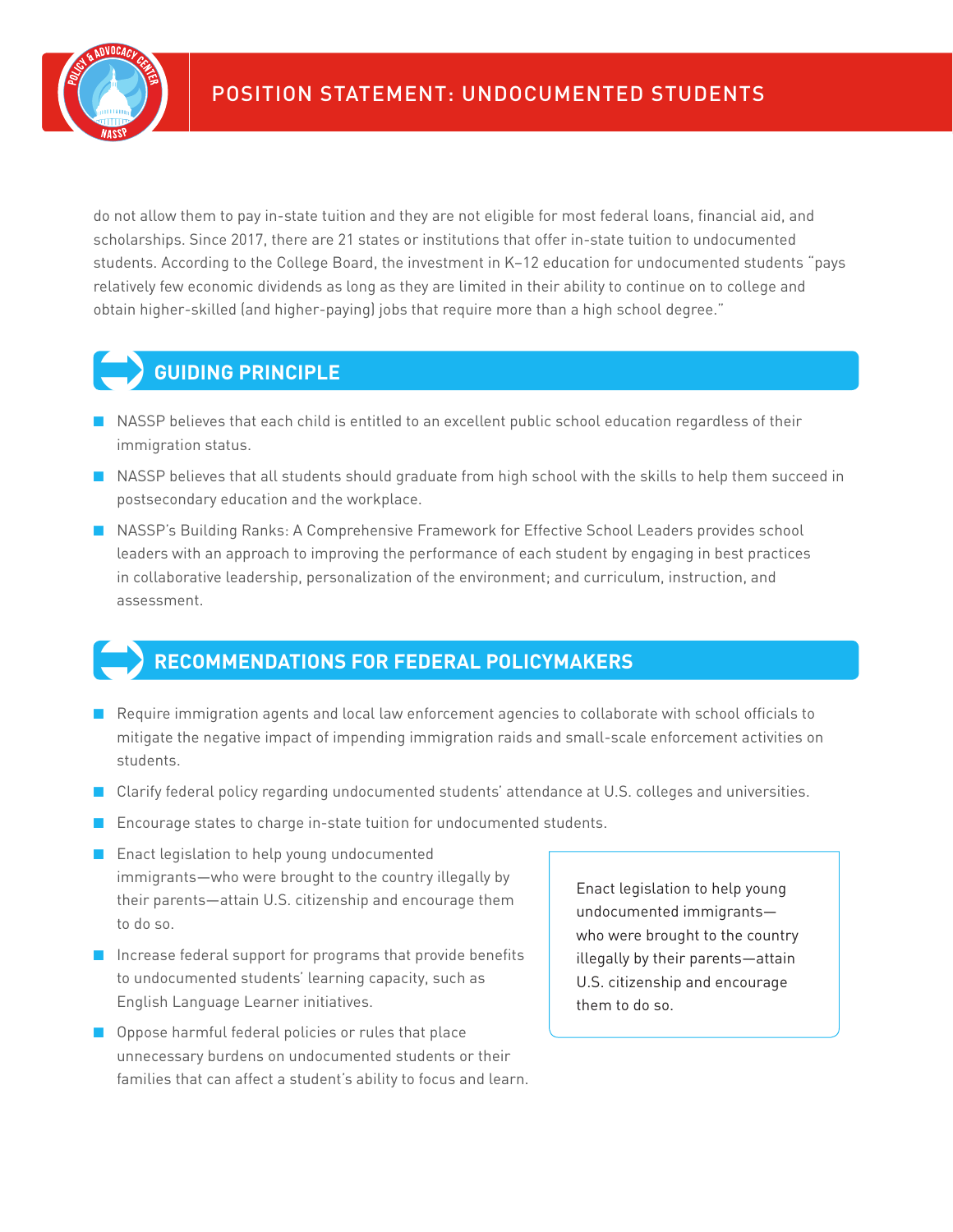



- Establish quidelines for district policy regarding what is acceptable and required as evidence that a student resides in a district and is therefore eligible for public school enrollment.
- Charge in-state tuition for postsecondary institutions for undocumented students.
- Encourage districts to enact policies that promote positive interaction between undocumented immigrants and law enforcement, while also protecting the status of said immigrants from persecution.
- Implement safe-zone policies at schools.

### Ü**RECOMMENDATIONS FOR DISTRICT LEADERS**

- Provide school personnel with information and training on the rights of students who are undocumented and other immigration-related issues and policies.
- Set clear policies concerning the individuals who are allowed to be on school grounds and under what circumstances.
- Establish policies and operating procedures to protect the safety of students and the information contained in their education records, including immigration status or place of birth.
- Respond to immigration agents' request for data from a student's education records by requiring a subpoena or warrant and consulting the school district's attorney before releasing any information.
- Collect information about all parents' and quardians' employers so that school leaders are able to share information with children in case their parent or guardian is affected at the site of immigration raids or in the case of other emergencies.

Develop operational procedures to protect the safety of students, collaborating with community agencies and organizations to ensure that schools will be safe haven for their children.

- In the event of a workplace immigration raid in the district, implement a plan to protect the safety of all immigrant students and brief principals and other school staff about their role in ensuring child well-being, coordinate with churches and community organizations to ensure that each student has adult supervision at home, and assure parents that schools will be a safe haven for their children.
- Develop operational procedures to protect the safety of students, collaborating with community agencies and organizations to ensure that schools will be safe haven for their children.
- Provide school faculty with information and quidance on any changes to state immigration law that could impact undocumented students.